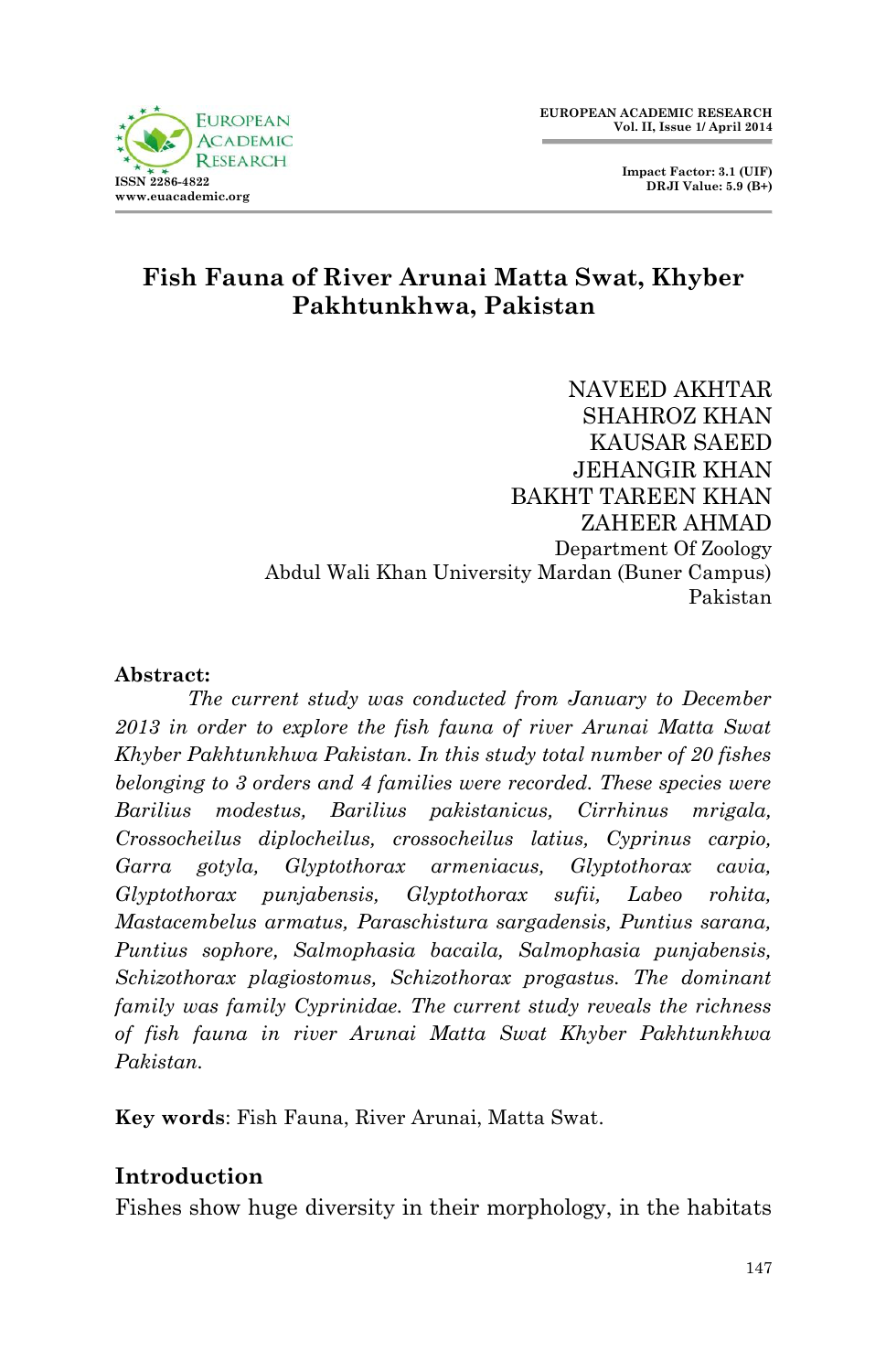they occupy and in their life. Unlike the other frequently documented vertebrates, fishes are a diverse group (Forese and Pauly 1998).

The active features of these lotic ecosystems are the result of changes in water levels due to difference in rainfall in the catchment areas (Thorp et al. 2008).

This dynamics brings about changes in fish community structure which are frequently bring about by ecological aspect within the fluvial environment (Taylor et al. 2006), food availability (Goulding et al. 1988), species connections (Winemiller 1989), and fish movements (Taylor 1997).

Fish comprises half of the total number of vertebrates in the world and live in almost all possible aquatic habitats. A total of 8,411 freshwater fish species have been reported throughout the world, out of these 930 species live in freshwater aquatic system of India. India is one of the extralarge biodiversity countries in the world and occupies the ninth position in terms of freshwater extra-large biodiversity (Shinde et al. 2009).

About 180 species of fish are reported in Pakistan freshwaters, including representatives from important groups such as Loaches, carps and catfish. There are 28 fish species listed as living in cold waters of Pakistan. Most of the snow trout are confined to the Trans-Himalayan Region of the Indus system. According to most recent and authentic information inhabitant fresh water fish fauna of Pakistan comprises 179 species belonging to 82 genera, 26 families, 10 orders, 5 super orders and 3 cohorts (Mirza and Bhatti 1999).

The famous game fish Mahaseer and Schizothoracines are becoming rare due to over-fishing and the vanishing of spawning grounds, inundated by reservoirs such as Tarbela and the Ghazi Barotha (Ali et al. 2010).

Floods cause a sudden remarkable change in all environmental parameters and all these changes influence the organisms inhabiting the reservoir ecosystem from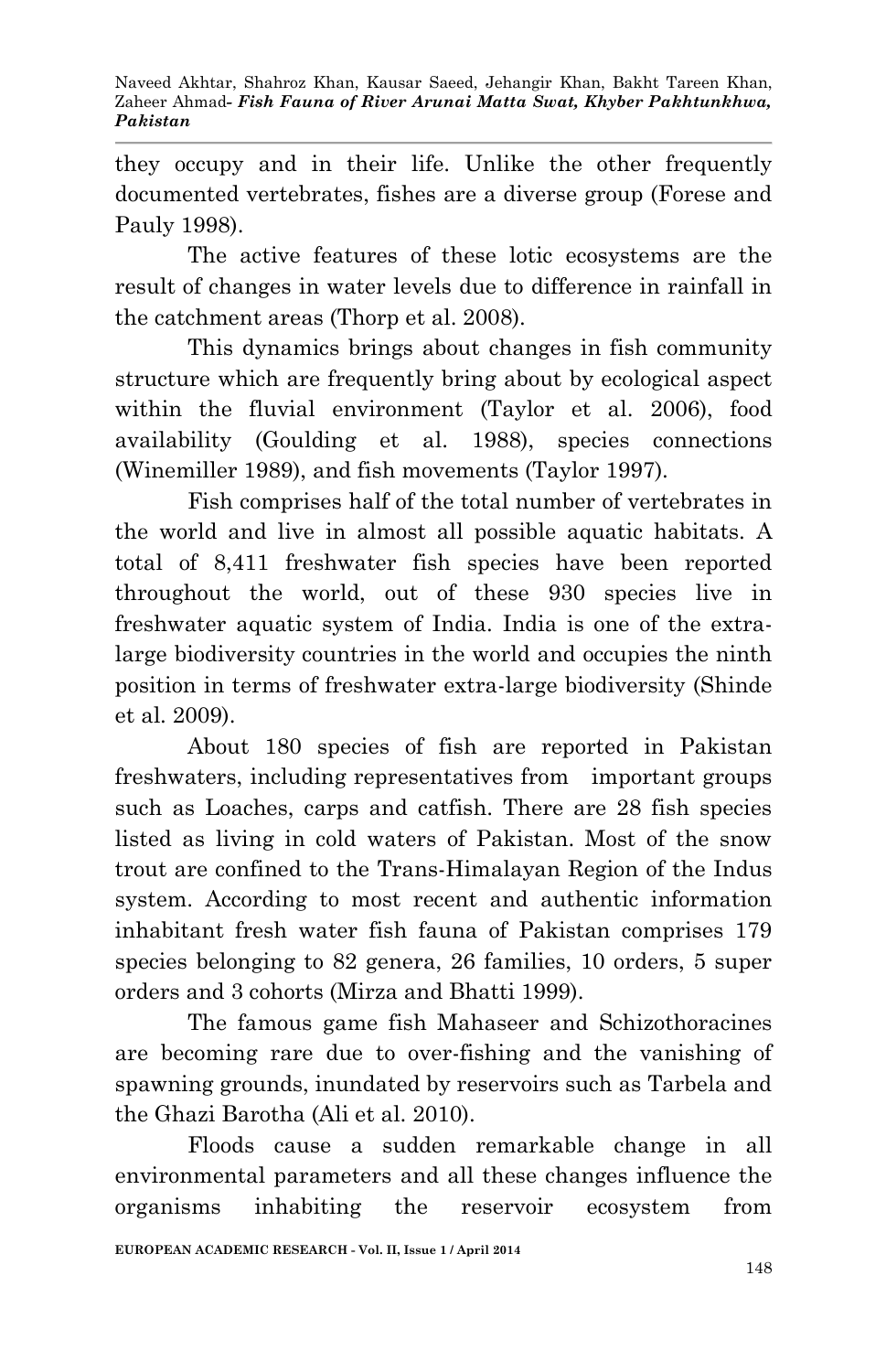microorganisms to fish (Godlewska et al. 2003). Large numbers of young fish die or are even lost during normal cyclic flooding in systems where the timing of high flows coincides with delicate life stages (Nehring and Miller 1987). Very young fishes may be mainly susceptible to floods because of their poor swimming capacity and small size (Harvey 1987).

The highest flood ever recorded in the River Swat was the mighty flood of July, 2010. The water discharges of River Swat recorded were 355,000 cusecs. The whole Khyber Pakhtunkhwa was affected by the flood and most of the dry land of the study area was drowned in water.

It was the first attempt to explore the fish fauna of river Arunai Matta Swat. Current study was design to explore the fish fauna of the river Arunai Matta Swat.

# **Methods and materials**

Current study was designed to explore the fish fauna of river Arunai Matta Swat in the period of January to December 2013. The materials used in the current study cast nets, dragon nets, hooks, automatic rods, gill nets and hand nets. Fishes after collection were euthanized kindly and were preserved in 10% formalin. Identification and classification of these fishes was done through different taxonomic and systemic keys.

## **Result and Discussion**

Current study was carried out in river Arunai Matta Swat Khyber Pakhtoonkhwa Pakistan in the period of April to October 2013. In the current study total no of 20 fishes belonging to 3 orders and 4 families were recorded from the river Arunai Matta Swat. These species were *Barilius modestus, Barilius pakistanicus, Cirrhinus mrigala, Crossocheilus diplocheilus, crossocheilus latius, Cyprinus carpio, Garra gotyla, Glyptothorax armeniacus, Glyptothorax*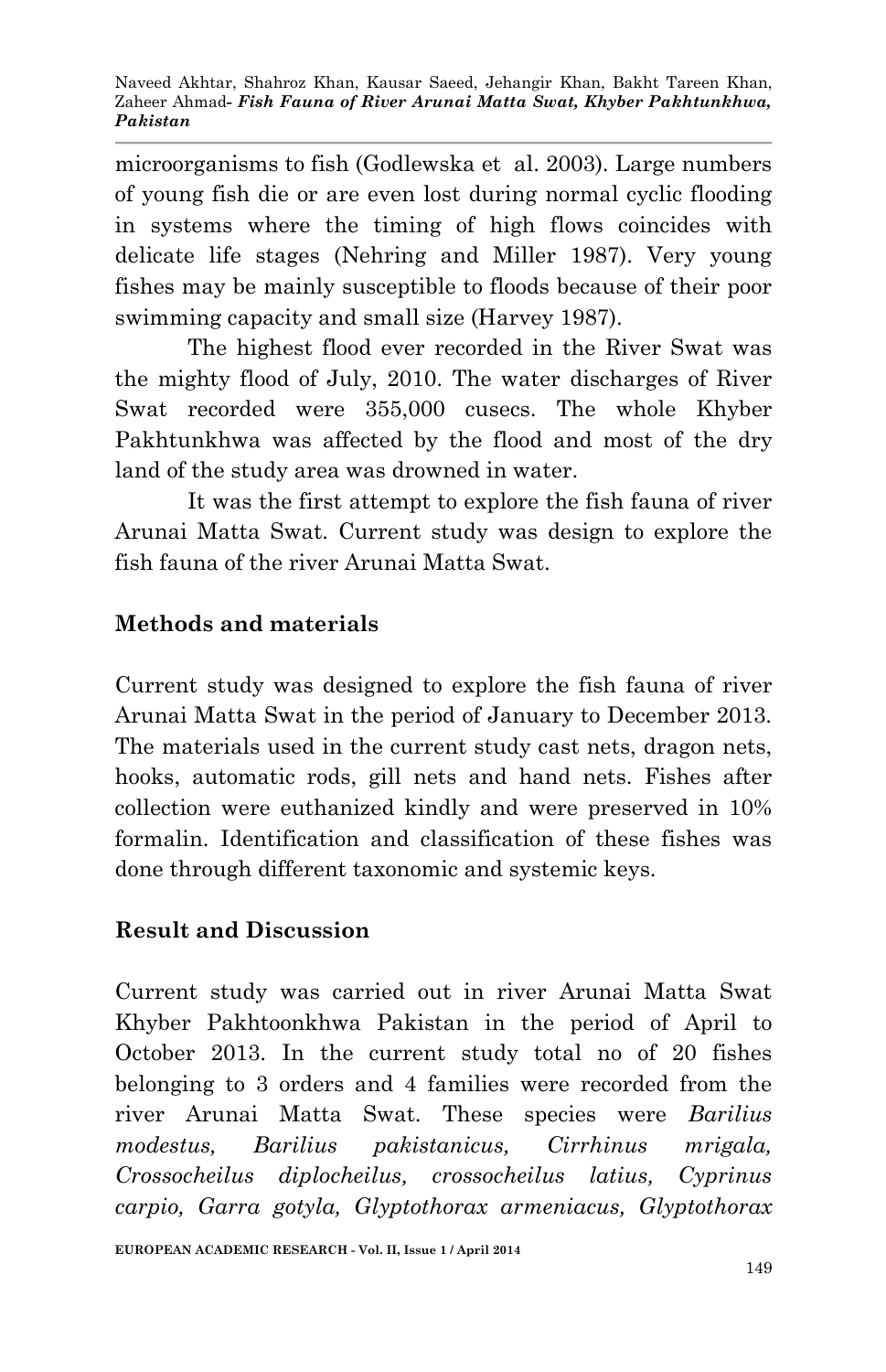Naveed Akhtar, Shahroz Khan, Kausar Saeed, Jehangir Khan, Bakht Tareen Khan, Zaheer Ahmad*- Fish Fauna of River Arunai Matta Swat, Khyber Pakhtunkhwa, Pakistan*

*cavia, Glyptothorax punjabensis, Glyptothorax sufii, Labeo rohita, Mastacembelus armatus, Paraschistura sargadensis, Puntius sarana, Puntius sophore, Salmophasia bacaila, Salmophasia punjabensis, Schizothorax plagiostomus, Schizothorax progastus.*

According to (Mirza 2007) 39 fish species were reported from lower portion of River Swat. A recent survey of ichthyofaunal diversity conducted by (Hasan et al. 2013) comprised of 35 fish species from lower part of River Swat. According to (Saeed et al. 2013) 11 species were recorded from river Barandu District Buner Khyber Pakhtunkhwa Pakistan.

According to (Khan et al. 2008) 20 different fish species were collected and identified. Overall catches revealed domination of Cyprinus carpio, Oreochromis aureus, Labeo rohita, Labeo gonius, Notopterus notopterus, Clupisoma garua, Rita rita, Hypopthalmichthys molitrix, Ctenopharyngodon idella, Carassius auratus; whereas Gibelion catla, Cirrhinus mrigala, Eutropiichthys vacha, Wallago attu, Sperata sarwari, and Mastacembelus armatus with minimum richness.

In the current study total no of 20 fishes belonging to 3 orders and 4 families were recorded the details are shown in table 1.1.

| Order                | Family            | <b>Fish specie</b>         |  |
|----------------------|-------------------|----------------------------|--|
| Cypriniformes        | <u>Cyprinidae</u> | Barilius modestus          |  |
| <u>Cypriniformes</u> | Cyprinidae        | Barilius pakistanicus      |  |
| Cypriniformes        | Cyprinidae        | Cirrhinus mrigala          |  |
| Cypriniformes        | <u>Cyprinidae</u> | Crossocheilus diplocheilus |  |
| Cypriniformes        | Cyprinidae        | Crossocheilus latius       |  |
| Cypriniformes        | Cyprinidae        | Cyprinus carpio            |  |
| Cypriniformes        | <u>Cyprinidae</u> | Garra gotyla               |  |
| Cypriniformes        | Cyprinidae        | Labeo rohita               |  |
| Cypriniformes        | Cyprinidae        | Puntius sarana             |  |
| Cypriniformes        | <u>Cyprinidae</u> | Puntius sophore            |  |
| Cypriniformes        | Cyprinidae        | Salmophasia bacaila        |  |
| Cypriniformes        | Cyprinidae        | Salmophasia punjabensis    |  |
| Cypriniformes        | Cyprinidae        | Schizothorax plagiostomus  |  |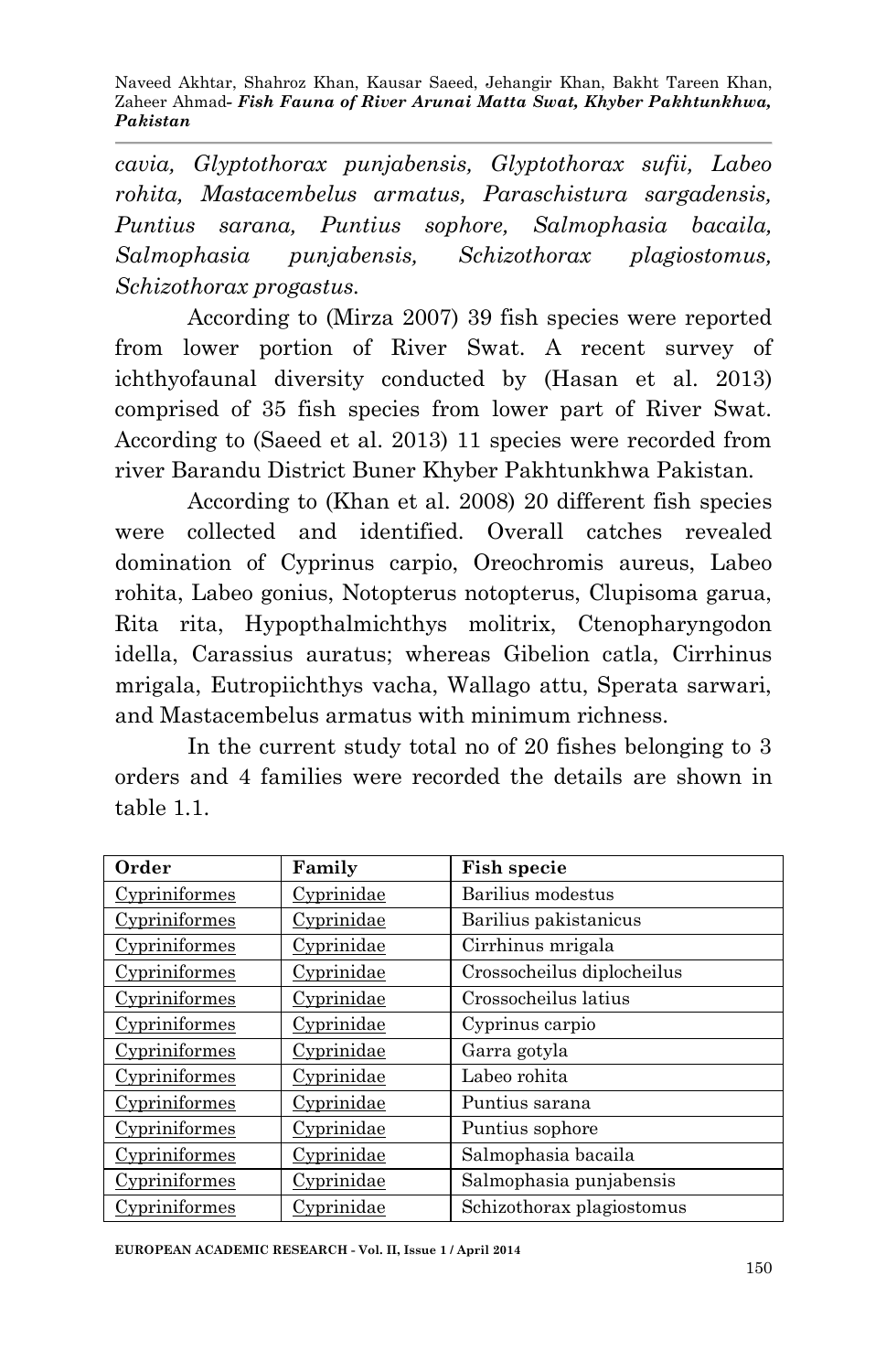Naveed Akhtar, Shahroz Khan, Kausar Saeed, Jehangir Khan, Bakht Tareen Khan, Zaheer Ahmad*- Fish Fauna of River Arunai Matta Swat, Khyber Pakhtunkhwa, Pakistan*

| Cypriniformes    | Cyprinidae      | Shizothorax progastus     |  |
|------------------|-----------------|---------------------------|--|
| Cypriniformes    | Nemacheilidae   | Paraschistura sargadensis |  |
| Synbranchiformes | Mastacembelidae | Mastacembelus armatus     |  |
| Siluriformess    | Sisoridaes      | Glyptothorax armeniacus   |  |
| Siluriformess    | Sisoridaes      | Glyptothorax cavia        |  |
| Siluriformess    | Sisoridaes      | Glyptothorax punjabensis  |  |
| Siluriformess    | Sisoridaes      | Glyptothorax sufii        |  |

**Table 1.1: Table showing the fishes recorded during study**

According to (Ross et al. 1985) the richest family reported was Cyprinidae and was represented by 20 species, Nemacheilidae by 4, Sisoridae by 6, Channidae and Schilbidae by 2, Mastacembelidae, Schilbidae, Belonidae and Chandidae by single species.

According to (Mirza et al. 2011) 1,154 fish specimens were collected belonged to 17 families, 39 genera and 51 species. The most abundant family was Cyprinidae represented by 67% of the total individual followed by Chandidae with 10%.

According to (Saeed et al. 2013) 11 species were reported from river barandu district buner Khyber pakhtoonkhwa Pakistan, belonging to 3 orders and 4 families. In current study 20 species were collected belonging to 3 orders and 4 families. The richest family was family Cyprinidae in which 14 species were recorded, followed by family Sisoridae in which 4 species were recorded and in family Nemacheilidae and Mastacembelidae 1 specie was recorded. The dominancy of families is shown in Table 1.2.

| Family          | Frequency | Percentage |
|-----------------|-----------|------------|
| Cyprinidae      | 14        | 70.00 %    |
| Nemacheilidae   |           | 5.00 %     |
| Mastacembelidae |           | 5.00 %     |
| Sisoridae       |           | 20.00 %    |

**Table 1.2: Dominancy of fishes by family** 

## **Conclusion**

In the present study a total number of 20 species were recorded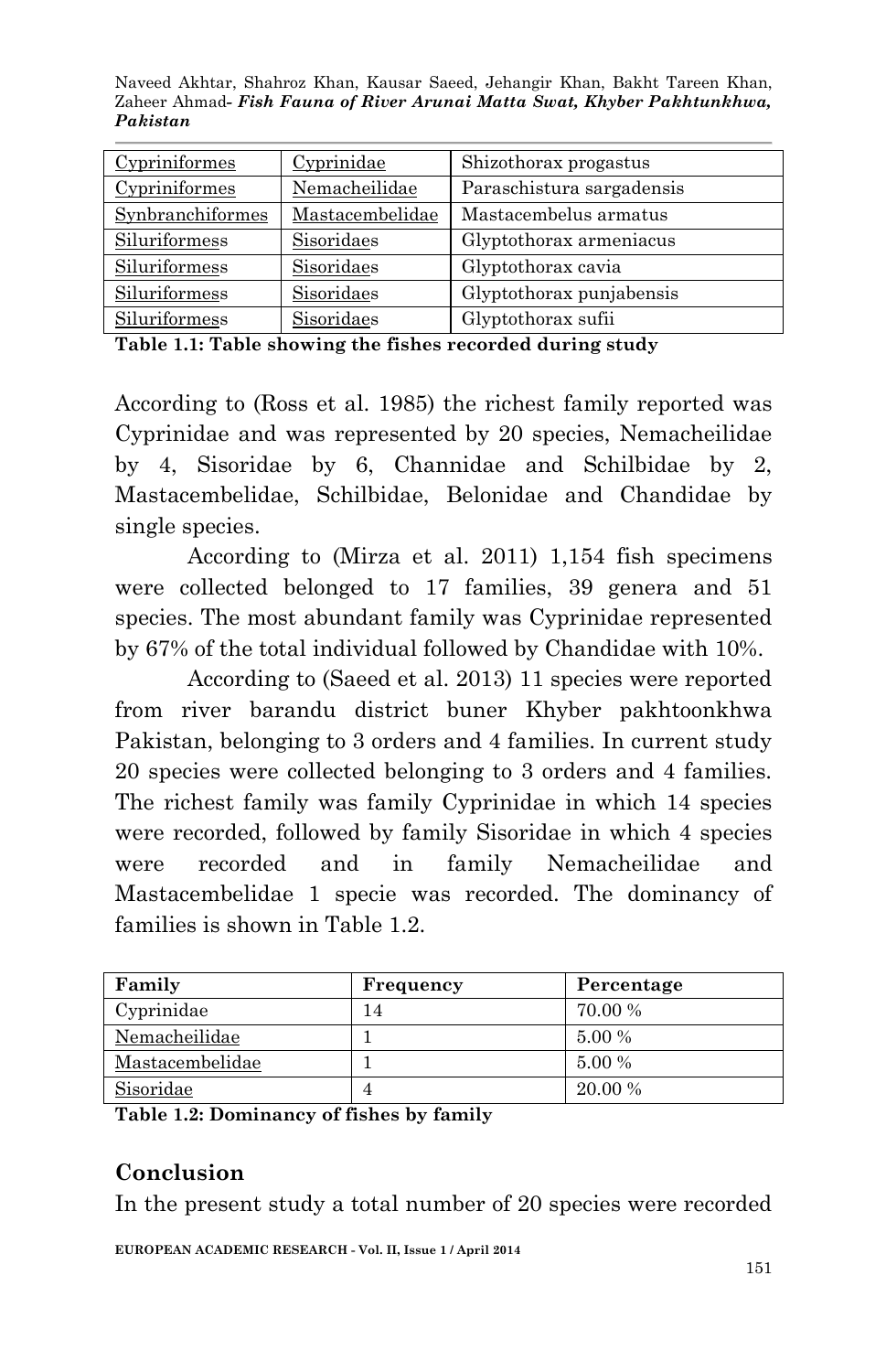belonging to 3 orders and 4 families. The study reveals that the fauna of the river was rich. The available threats to fish fauna of the valley were the domestic savage.

### **BIBLIOGRAPHY:**

- Ali, M., S. Hussain, J. A. Mahmood, R. Iqbal and A. Farooq. 2010. "Fish Diversity of Fresh Water Bodies of Suleman Mountain Range, Dera Ghazi Khan Region, Pakistan." *Pakistan J. Zool.* 42(3): 2.
- Forese, R. and D. Paul. 1998. "Fish Base 98: Concepts, Design and Data sources, Manila." *ICLARM* 66-94.
- Godlewska, M., G. M. Boron, A. Pociecha, E. W. Wozniak and M. Jelonek. 2003. "Effects of flood on the functioning of the Dobczyce reservoir ecosystem." *Hydrobiologia* 504: 305–313.
- Goulding, M., M. L. Carvalho and E. G. Ferreira. 1988. *Rio Negro, rich life in poor water.* The Hague: SPB Academic Publ.
- Harvey, B.C. 1987. "Susceptibility of young-of-the year fishes to downstream displacement by flooding." *Trans. Am. Fish. Soc.* 116: 851-855.
- Hasan, Z., I. Ahmad, M. Yousaf, L. Rehman, and J. Khan. 2013. "Fish biodiversity of River Swat." *Pakistan J. Zool*. 45: 283-289.
- Khan, A. M., H. A. Shakir, M. N. Khan, M. Abid and M. R. Mirza. 2008. "Ichthyofaunal Survey of Some Fresh Water Reservoirs in Punjab." *J. Anim. Pl. Sci.* 18(4).
- Mirza, Z. S., M. R. Mirza, M. A. Mirza and A. Q. K. Sulehria. 2011. "Ichthyofaunal diversity of the River Jhelum, Pakistan." *Biologia (Pakistan)* 57 (1&2): 23-32.
- Mirza, M.R. 2007. "A note on the fishes of Swat, NWFP, Pakistan." *Biologia (Pakistan).* 53: 109-172.
- Mirza, M.R. and M. N. Bhatti. 1999. "Biodiversity of the freshwater fishes of Pakistan and Azad Kashmir." In: *Proc. Sem. Aquatic Biodiversity of Pakistan*, edited by